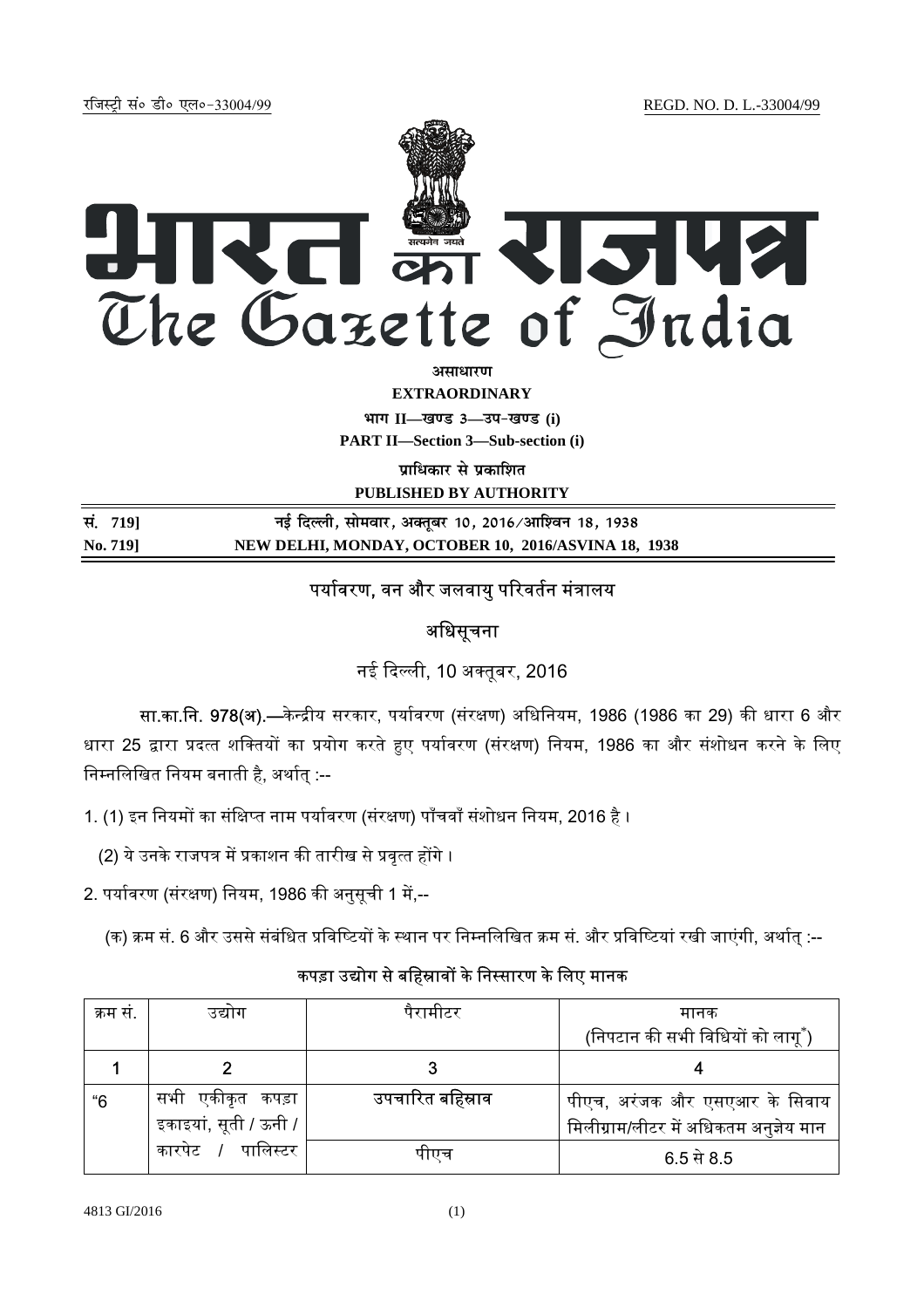### 2 THE GAZETTE OF INDIA : EXTRAORDINARY [PART II—SEC. 3(i)]

| क्रम सं. | उद्योग                                                                                   | पैरामीटर                                 | मानक<br>(निपटान की सभी विधियों को लागू ँ) |
|----------|------------------------------------------------------------------------------------------|------------------------------------------|-------------------------------------------|
|          | इकाइयां, इकाइयां                                                                         | निलंबित ठोस                              | 100                                       |
|          | जिनमें मुद्रण/ रंगाई /<br>विरंजन प्रक्रियाएं हैं या<br>विनिर्माण<br>और<br>परिधान इकाइयां | रंजक, पीसीयू (प्लेटिनम कोबाल्ट           | 150                                       |
|          |                                                                                          | यूनिट)                                   |                                           |
|          |                                                                                          | जैव-रसायन ऑक्सीजन मांग                   | 30                                        |
|          |                                                                                          | [27º सेंटीग्रेड पर 3 दिन] (बीओडी3)       |                                           |
|          |                                                                                          | तेल और ग्रीस                             | 10                                        |
|          |                                                                                          | रासायनिक ऑक्सीजन मांग (सीओडी)            | 250                                       |
|          |                                                                                          | कुल क्रोमियम (Cr के रूप में)             | 2.0                                       |
|          |                                                                                          | सल्फाइड (S के रूप में)                   | 2.0                                       |
|          |                                                                                          | फेनोलिक यौगिक (C $_6$ H $_5$ OH के रूप   | 1.0                                       |
|          |                                                                                          | में)                                     |                                           |
|          |                                                                                          | कुल भंग ठोस पदार्थ अकार्बनिक<br>(टीडीएस) | 2100**                                    |
|          |                                                                                          | सोडियम अवशोषण अनुपात<br>(एसएआर)          | 26 **                                     |
|          |                                                                                          | अमोनिकल नाइट्रोजन (N के रूप में)         | 50                                        |

### टिप्पण :

- 1. ै नदियों और झीलों में सीधे निपटान की दशा में, केंद्रीय प्रदूषण नियंत्रण बोर्ड (सीपीसीबी) या राज्य प्रदूषण नियंत्रण बोर्ड/ प्रदूषण नियंत्रण समितियां (एसपीसीबी / पीसीसी), प्राप्त करने वाले जल स्रोत की क्वालिटी के आधार पर अधिक कठोर मानक निर्दिष्ट कर सकेंगी ।
- 2.  $^{**}$ टीडीएस और एसएआर के मानक समुद्र में समुचित समुद्री आउट फाल के माध्यम से निपटान की दशा में लागू नहीं होंगे ।
- 3. उपचारित बहिस्रावों का परिवेशीय वातावरण में बहिस्राव केवल औद्योगिक प्रक्रियाओं / सिंचाई में पुन: इस्तेमाल के विकल्पों के समाप्त हो जाने पर, ताजे जल के उपयोग को न्यनतम करने के लिए, अनुज्ञात किया जाएगा ।
- 4. सामान्य बहिस्राव उपचार संयंत्र (सीईटीपी) के साथ उपाबद्ध सभी कपड़ा इकाई को पर्यावरण (संरक्षण) नियम, 1986 की अनसची – 1 में क्रम सं. 55 पर यथा विनिर्दिष्ट इनलेट और उपचारित बहिस्राव क्वालिटी मानकों को हासिल करेगी और वह संयुक्त रूप से और पृथक् रूप से अनुपालना का सुनिश्चय करने के लिए उत्तरदायी होगी ।
- 5. सूक्ष्म, लघु और मध्यम उपक्रम विकास अधिनियम, 2006 के अनुसार एकल सूक्ष्म, लघु और मध्यम उपक्रम पूर्वोकत मानकों को पूरा करेंगे ।
- 6. एकल बड़े पैमाने की इकाइयां पुर्वोक्त विनिर्दिष्ट मानकों को पुरा करेंगी ; तथापि, सीपीसीबी या एसपीसीबी / पीसीसी सीपीसीबी के अनुमोदन से, पारिस्थितिकी रूप से संवेदनशील / महत्वपूर्ण क्षेत्रों में शून्य तरल बहिस्राव (ZLD) का आदेश दे सकेंगे ।
- 7. उपचारित बहिस्राव के संबंध में टीडीएस मानक 2100 मिलीग्राम प्रति लीटर होंगे : तथापि, उन मामलों में जहां इनटेक जल में टीडीएस 1100 मिलीग्राम प्रति लीटर से अधिक हैं. प्रति लीटर 1000 मिलीग्राम प्रति लीटर तक के अधिकतम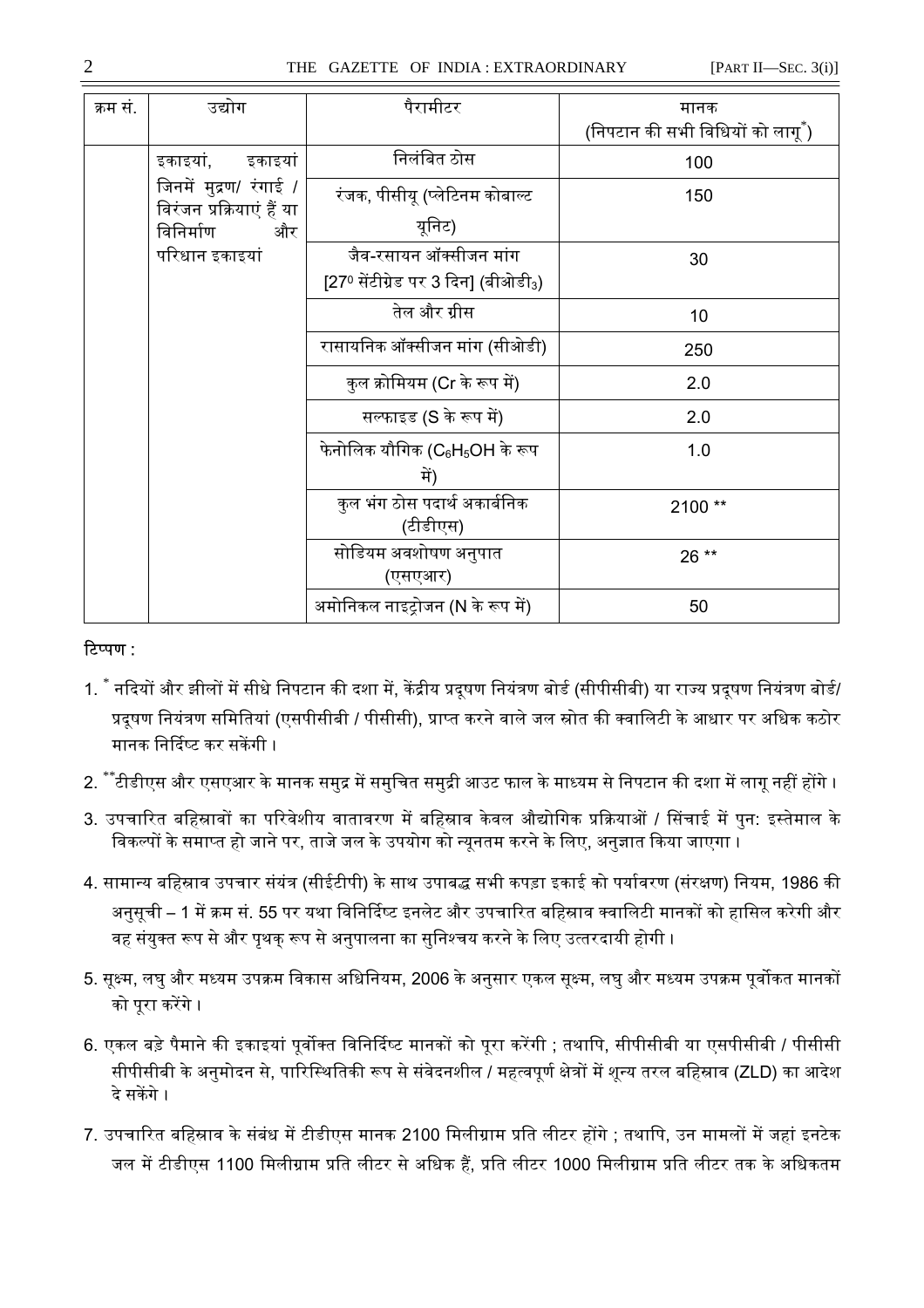अभिदाय को अनुज्ञात किया जाएगा, किंतु उपचारित बहिस्राव में अधिकतम टीडीएस मानक 3100 मिलीग्राम प्रति लीटर से अधिक नहीं होंगे ।"।

(ख) क्रम सं. 7 और क्रम सं. 92 तथा उनसे संबंधित प्रविष्टियों का लोप किया जाएगा ;

[फा. सं. क्यू-15017/30/2004-सीपीडब्ल्यू]

डा. रािशद हसन, सलाहकार

टिप्पण : मूल नियम भारत के राजपत्र, असाधारण, भाग II, खंड 3, उपखंड (i) में का.आ. 844(अ) तारीख 19 नवंबर, 1986 द्वारा प्रकाशित किए गए थे और निम्नलिखित अधिसूचनाओं द्वारा उनका संशोधन किया गया है, अर्थात् :--

का.आ. 433(अ), तारीख 18 अᮧैल 1987 ; सा.का.िन. 176(अ), तारीख 2 अᮧैल, 1996 ; सा.का.िन. 97(अ), तारीख 18 फरवरी, 2009 ; सा.का.िन. 149(अ), तारीख 4 माचᭅ, 2009 ; सा.का.िन. 543(अ), तारीख 22 जुलाई, 2009 ; सा.का.िन. 739(अ), तारीख 9 िसत᭥बर, 2010 ; सा.का.िन. 809(अ), तारीख 4 अटूबर, 2010 ; सा.का.िन. 215(अ), तारीख 15 मार्च, 2011 ; सा.का.नि. 221(अ), तारीख 18 मार्च, 2011 ; सा.का.नि. 354(अ), तारीख 2 मई, 2011 ; सा.का.नि. 424(अ), तारीख 1 जून, 2011 ; सा.का.नि. 446(अ), तारीख 13 जून, 2011 ; सा.का.नि. 152(अ), तारीख 16 मार्च, 2012 ; सा.का.नि. 266(अ), तारीख 30 मार्च, 2012 ; और सा.का.नि. 277(अ), तारीख 31 मार्च, 2012 ; और सा.का.नि. 820(अ), तारीख 9 नवंबर, 2012 ; सा.का.नि. 176(अ), तारीख 18 मार्च, 2013 ; सा.का.नि. 535(अ), तारीख 7 अगस्त, 2013 ; सा.का.िन. 771(अ), तारीख 11 ᳰदसंबर, 2013 ; सा.का.िन. 2(अ), तारीख 2 जनवरी, 2014 ; सा.का.िन. 229 (अ), तारीख 28 मार्च, 2014 ; सा.का.नि. 232(अ), तारीख 31 मार्च, 2014 ; सा.का.नि. 325(अ), तारीख 07 मई, 2014 ; सा.का.नि. 612(अ), तारीख 25 अगस्त 2014 ; सा.का.नि. 789(अ), तारीख 11 नवंबर 2014 ; का.आ. 3305(अ), तारीख 7 ᳰदसंबर, 2015 ; का.आ. 4(अ), तारीख 1 जनवरी 2016 ; सा.का.िन. 35(अ), तारीख 14 जनवरी 2016 ; सा.का.नि. 281(अ), तारीख 7 मार्च, 2016 ; सा.का.नि. 496(अ), तारीख 09 मई, 2016 और अंतिम संशोधन अधिसूचना सं. सा.का.नि..497 (अ), तारीख 10 मई, 2016 द्वारा किया गया ।

# **MINISTRY OF ENVIRONMENT, FOREST AND CLIMATE CHANGE NOTIFICATION**

New Delhi, the 10th October, 2016

**G.S.R. 978(E).—**In exercise of the powers conferred by sections 6 and 25 of the Environment (Protection) Act, 1986 (29 of 1986), the Central Government hereby makes the following rules further to amend the Environment (Protection) Rules, 1986, namely:-

- 1. (1) These rules may be called the Environment (Protection) Fifth Amendment Rules, 2016.
	- (2) They shall come into force on the date of their publication in the Official Gazette.
- 2. In the Environment (Protection) Rules, 1986, in Schedule-I.–
	- (a) for serial number 6 and the entries relating thereto, the following serial number and entries shall be substituted, namely :–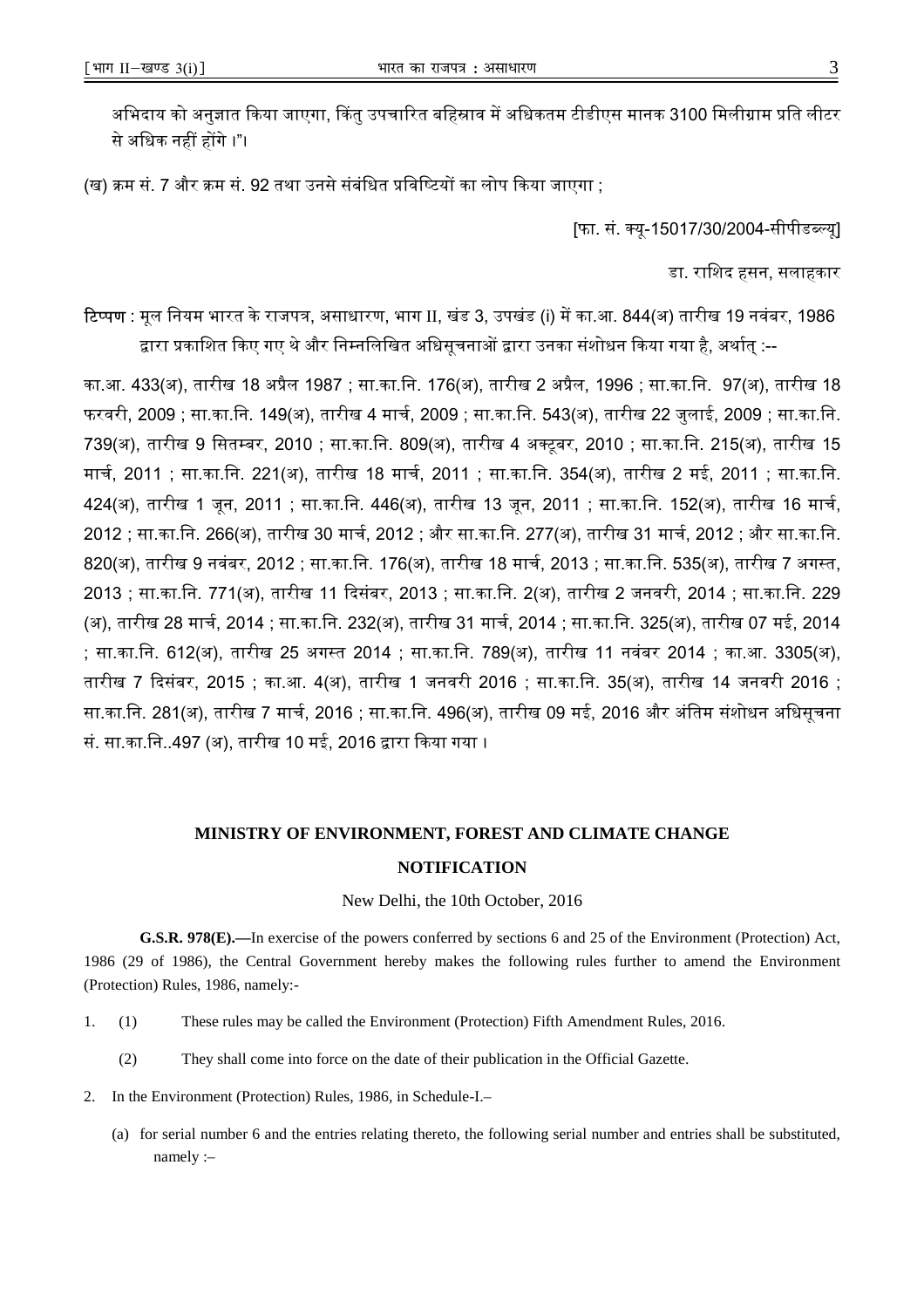| S.        | <b>Industry</b>                                                                 | <b>Parameter</b>                                                                     | <b>Standard</b>                                                        |
|-----------|---------------------------------------------------------------------------------|--------------------------------------------------------------------------------------|------------------------------------------------------------------------|
| No.       |                                                                                 |                                                                                      | (applicable for all modes of disposal*)                                |
| 1         | $\overline{2}$                                                                  | 3                                                                                    | 4                                                                      |
| $\cdot 6$ | All Integrated textile units,<br>units of Cotton / Woollen /                    | <b>TREATED EFFLUENTS</b>                                                             | Maximum concentration values in mg/l except<br>for pH, colour, and SAR |
|           | Carpets / Polyester, Units                                                      | pH                                                                                   | 6.5 to 8.5                                                             |
|           | having Printing / Dyeing /                                                      | <b>Suspended Solids</b>                                                              | 100                                                                    |
|           | Bleaching<br>process<br><sub>or</sub><br>manufacturing<br>and<br>Garment units. | Colour, P.C.U<br>(Platinum<br>Cobalt Units)                                          | 150                                                                    |
|           |                                                                                 | Bio-Chemical<br>Oxygen<br>at $27^{\circ}$ C]<br>Demand [3days<br>(BOD <sub>3</sub> ) | 30                                                                     |
|           |                                                                                 | Oil and Grease                                                                       | 10                                                                     |
|           |                                                                                 | Chemical Oxygen Demand<br>(COD)                                                      | 250                                                                    |
|           |                                                                                 | Total Chromium as (Cr)                                                               | 2.0                                                                    |
|           |                                                                                 | Sulphide (as S)                                                                      | 2.0                                                                    |
|           |                                                                                 | Phenolic Compounds<br>(as $C_6H_5OH$ )                                               | 1.0                                                                    |
|           |                                                                                 | Dissolved<br>Total<br>Solids<br>Inorganic (TDS)                                      | $2100**$                                                               |
|           |                                                                                 | Sodium Absorption Ratio<br>(SAR)                                                     | $26**$                                                                 |
|           |                                                                                 | <b>Ammonical Nitrogen</b><br>(as N)                                                  | 50                                                                     |

#### **STANDARDS FOR DISCHARGE OF EFFLUENTS FROM TEXTILE INDUSTRY**

#### **NOTES:**

- 1. \*In case of direct disposal into rivers and lakes, the Central Pollution Control Board (CPCB) or State Pollution Control Boards / Pollution Control Committees (SPCBs / PCCs) may specify more stringent standards depending upon the quality of the recipient system.
- 2. \*\*Standards for TDS and SAR shall not be applicable in case of marine disposal through proper marine outfall.
- 3. The treated effluent shall be allowed to be discharged in the ambient environment only after exhausting options for reuse in industrial process / irrigation in order to minimise freshwater usage.
- 4. Any textile unit attached with the Common Effluent Treatment Plant (CETP) shall achieve the inlet and treated effluent quality standards as specified in serial number 55 of Schedule-I to the Environment (Protection) Rules, 1986 and shall also be jointly and severally responsible for ensuring compliance.
- 5. The standalone Micro, Small and Medium Enterprises (MSMEs) as per the MSME Development Act, 2006 shall meet the values specified above.
- 6. The standalone large scale units shall meet the values specified above; however, CPCB or SPCBs / PCCs with the approval of CPCB, may mandate Zero Liquid Discharge in Large scale units in environmentally sensitive / critical areas.
- 7. The TDS value with respect to treated effluent shall be 2100 milligramme per litre; however, in case where TDS in intake water is above 1100 milligramme per litre, a maximum contribution up to 1000 milligramme per litre shall be permitted provided the maximum value of 3100 milligramme per litre is not exceeded in the treated effluent.".
- (b) serial numbers 7 and 92 and the entries relating thereto, shall be omitted;

 [F. No. Q-15017/30/2004-CPW]] DR. RASHID HASAN, Adviser